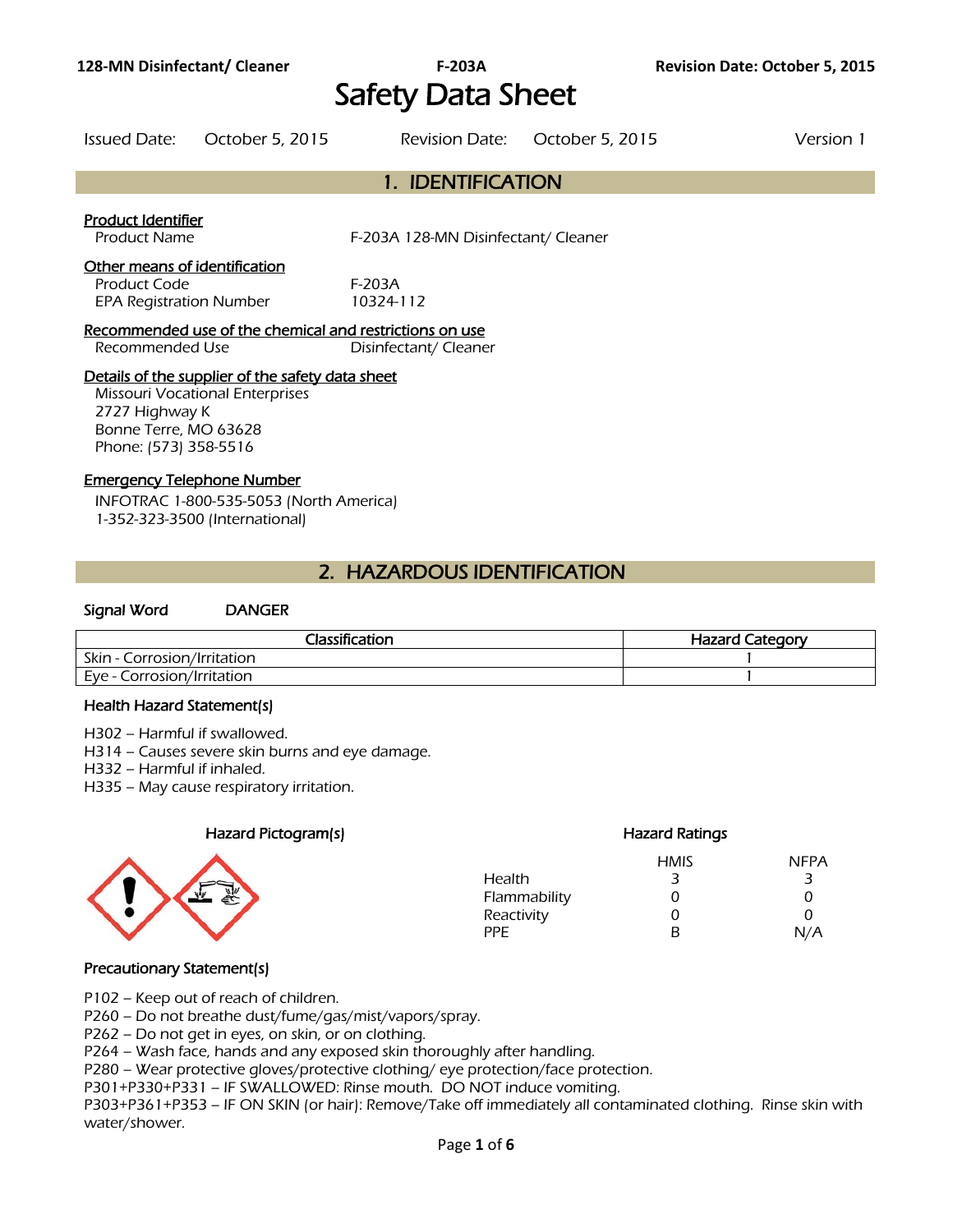P363 – Wash contaminated clothing before reuse.

P304+P340 – IF INHALED: Remove victim to fresh air and keep at rest in a position comfortable for breathing. P312 – Call a POISON CENTER or doctor/physician if you feel unwell.

P305+P351+P338 – IF IN EYES: Rinse cautiously with water for several minutes. Remove contact lenses, if present and easy to do. Continue rinsing.

P310 – Immediately call a POISON CENTER or doctor/physician.

P405 – Store locked up.

P501 – Dispose of contents/container in accordance with local, regional, and state regulations.

## Potential Health Effects

| <b>Skin Contact</b> | May cause corrosive burns. Brief exposures may cause irritation and defatting of the skin.<br>Exposures not promptly washed off may lead to toxic effects similar to ingestion. Harmful if<br>absorbed through skin. |
|---------------------|----------------------------------------------------------------------------------------------------------------------------------------------------------------------------------------------------------------------|
| <b>Eye Contact</b>  | May cause burns and may result in permanent injury to eyes including blindness.                                                                                                                                      |
| Inhalation          | Mists and vapors can irritate the throat and respiratory tract. High vapor concentrations<br>may cause central nervous system effects. Symptoms may include headaches, dizziness,                                    |
|                     | and drowsiness. Harmful if inhaled.                                                                                                                                                                                  |
| Ingestion           | Ingestion may cause gastrointestinal irritation, nausea, vomiting, and diarrhea and possibly<br>death. Harmful if swallowed.                                                                                         |

## 3. COMPOSITION/INFORMATION ON INGREDIENT

| <b>Chemical Name/Pure Substance</b>                       | CAS#          | Weight-% |
|-----------------------------------------------------------|---------------|----------|
| Alkyl dimethyl benzyl ammonium chloride $(C_{12}-C_{16})$ | 68424-85-1    | $4-6$    |
| Octyl decyl dimethyl ammonium chloride                    | 32426-11-2    | $3-4$    |
| Dioctyl dimethyl ammonium chloride                        | 5538-94-3     | $1 - 3$  |
| Didecyl dimethyl ammonium chloride                        | 7173-51-5     | 1-3      |
| Ethanol                                                   | $64 - 17 - 5$ |          |
|                                                           |               |          |

\*\*If Chemical Name/CAS No is "proprietary" and/or Weight-% is listed as a range, the specific chemical identity and/or percentage of composition has been withheld as a trade secret.

## 4. FIRST-AID MEASURES

- Eye Contact Rinse cautiously with water for several minutes. Remove contact lenses, if present and easy to do. Continue rinsing for at least 15 minutes. Get medical advice/attention.
- Skin Contact Wash off immediately with plenty of water. Take off contaminated clothing. Continue washing for at least 15 minutes. Wash contaminated clothing before reuse. Call a doctor/physician for treatment advice.
- **Inhalation** Remove victim to fresh air and keep at rest in a position comfortable for breathing. Call a POISON CENTER or doctor/physician if you feel unwell.
- **Ingestion** Rinse mouth. Drink water if able to swallow. Do NOT induce vomiting. Call a POISON CENTER or doctor/physician if you feel unwell.

## Most important symptoms and effects

Symptoms Probable mucosal damage may contraindicate the use of gastric lavage.

## 5. FIRE-FIGHTING MEASURES

## Extinguishing Media

Suitable Extinguishing Media: Dry chemical, foam, carbon dioxide, or water fog. Unsuitable Extinguishing Media: Solid water streams may spread burning liquid.

## Specific Hazards Arising from the Chemical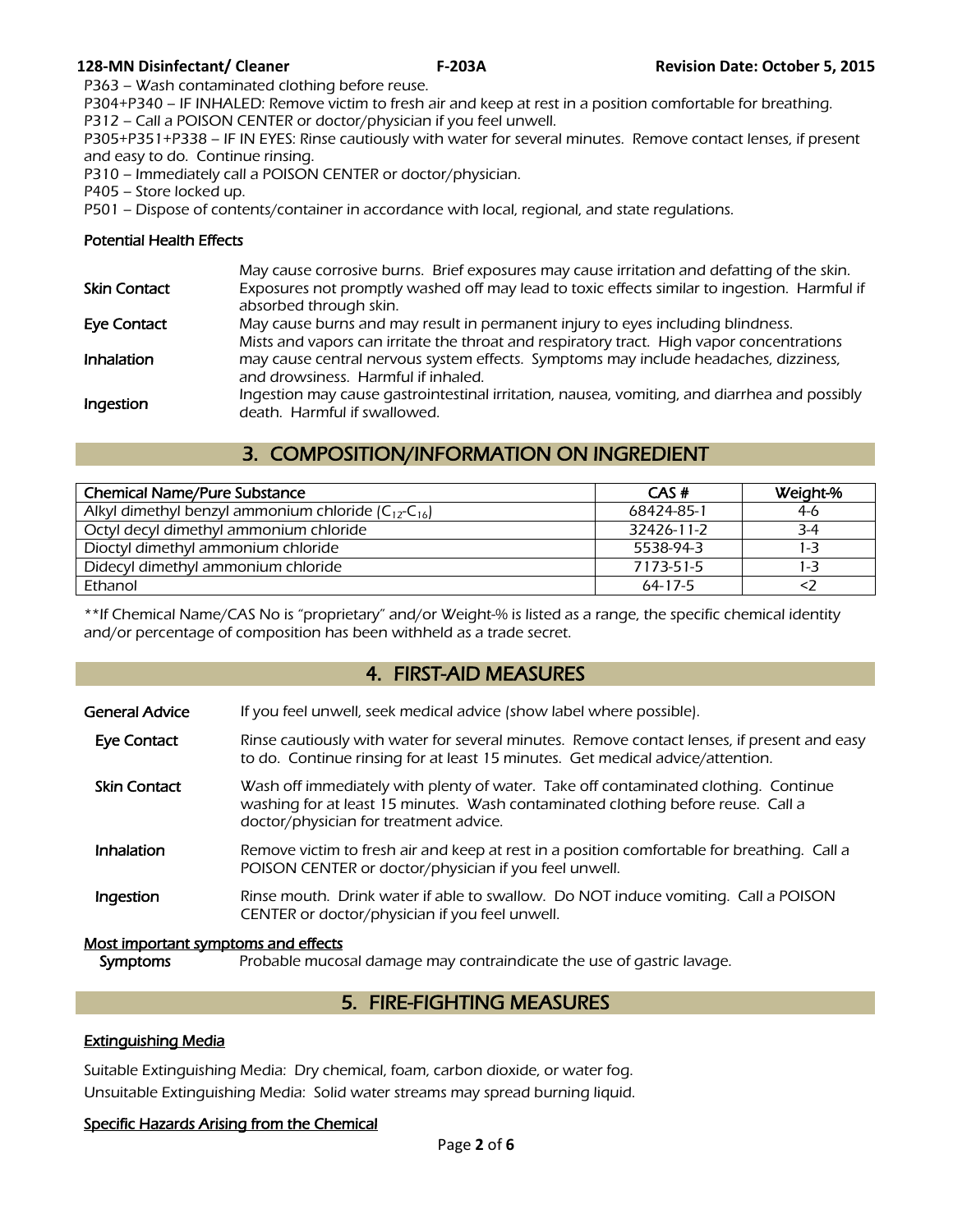Irritating and toxic gases or fumes may be released during a fire.

### Protective equipment and precautions for firefighters

As in any fire, wear self-contained breathing apparatus pressure-demand, MSHA/NIOSH (approved or equivalent) and full protective gear. Cool down fire exposed containers with spray.

## 6. ACCIDENTAL RELEASE MEASURES

#### Personal precautions, protective equipment and emergency procedures

| Personal precautions                              | Keep unauthorized personnel away. Stay upwind. Keep out of low areas<br>where vapors may accumulate. Eliminate all ignition sources (no smoking,<br>flares, sparks, or flames in immediate area).                                                                                                                                                                                                                                                                                                                                  |  |
|---------------------------------------------------|------------------------------------------------------------------------------------------------------------------------------------------------------------------------------------------------------------------------------------------------------------------------------------------------------------------------------------------------------------------------------------------------------------------------------------------------------------------------------------------------------------------------------------|--|
| <b>Environmental precautions</b>                  | See Section 12 for additional ecological information.                                                                                                                                                                                                                                                                                                                                                                                                                                                                              |  |
| Methods and material for containment and clean up |                                                                                                                                                                                                                                                                                                                                                                                                                                                                                                                                    |  |
| <b>Methods for Cleanup</b>                        | Ventilate closed spaces before entering. All equipment used when<br>handling the product must be grounded. Floor will be slippery. Do not<br>touch or walk through spilled material. Stop leak if you can do it without<br>risk. A vapor suppressing foam may be used to reduce vapors. Prevent<br>entry into waterways, sewers, basements, or confined areas. Absorb or<br>cover with dry earth, sand or other non-combustible material and transfer<br>to containers. Use clean non-sparking tools to collect absorbed material. |  |
| Large Spills                                      | Dike far ahead of liquid spill for later disposal. Water spray may reduce<br>vapor but will increase foaming. Water may not prevent ignition in closed<br>spaces.                                                                                                                                                                                                                                                                                                                                                                  |  |

## 7. HANDLING AND STORAGE

## Precautions for safe handling

Avoid contact with skin and eyes. Use good personal hygiene practices. Wash hands before eating, drinking, smoking, or using toilet facilities. Wash thoroughly after work using soap and water.

## Conditions for safe storage, including any incompatibilities

Storage Conditions Keep containers tightly closed in a dry, cool and well-ventilated place. Keep from freezing. Do not handle or store near an open flame, heat, or other sources of ignition. Prevent electrostatic charge buildup by using common bonding and grounding techniques.<br>Not available. **Incompatible Materials** 

## 8. EXPOSURE CONTROLS/PERSONAL PROTECTION

| <b>Chemical Name</b> | <b>Exposure Guideline</b>                  | Guideline Value                                             |
|----------------------|--------------------------------------------|-------------------------------------------------------------|
| Ethanol              | ACGIH TWA (2002)                           | 1000 ppm (TWA)                                              |
| CAS 64-17-5          | NIOSH Pocket Guide                         | 1000 ppm (TWA)                                              |
|                      | Alberta (Canada)                           | 1000 ppm (TWA), 1250 ppm (STEL)                             |
|                      | British Columbia, Manitoba, New Brunswick, | 1000 ppm (TWA)                                              |
|                      | Ontario, Quebec (Canada)                   |                                                             |
|                      | Saskatchewan (Canada)                      | 1880 mg/m <sup>3</sup> (TWA), 2350 mg/m <sup>3</sup> (STEL) |
|                      | Yukon (Canada)                             | 1000 ppm (TWA)                                              |
|                      | Mexico – Instruction No. 10                | 1000 ppm (TWA)                                              |
|                      |                                            |                                                             |

All TWAs are for an 8-hour period and all STELs are for 15 minutes unless specifically noted as being for another time period.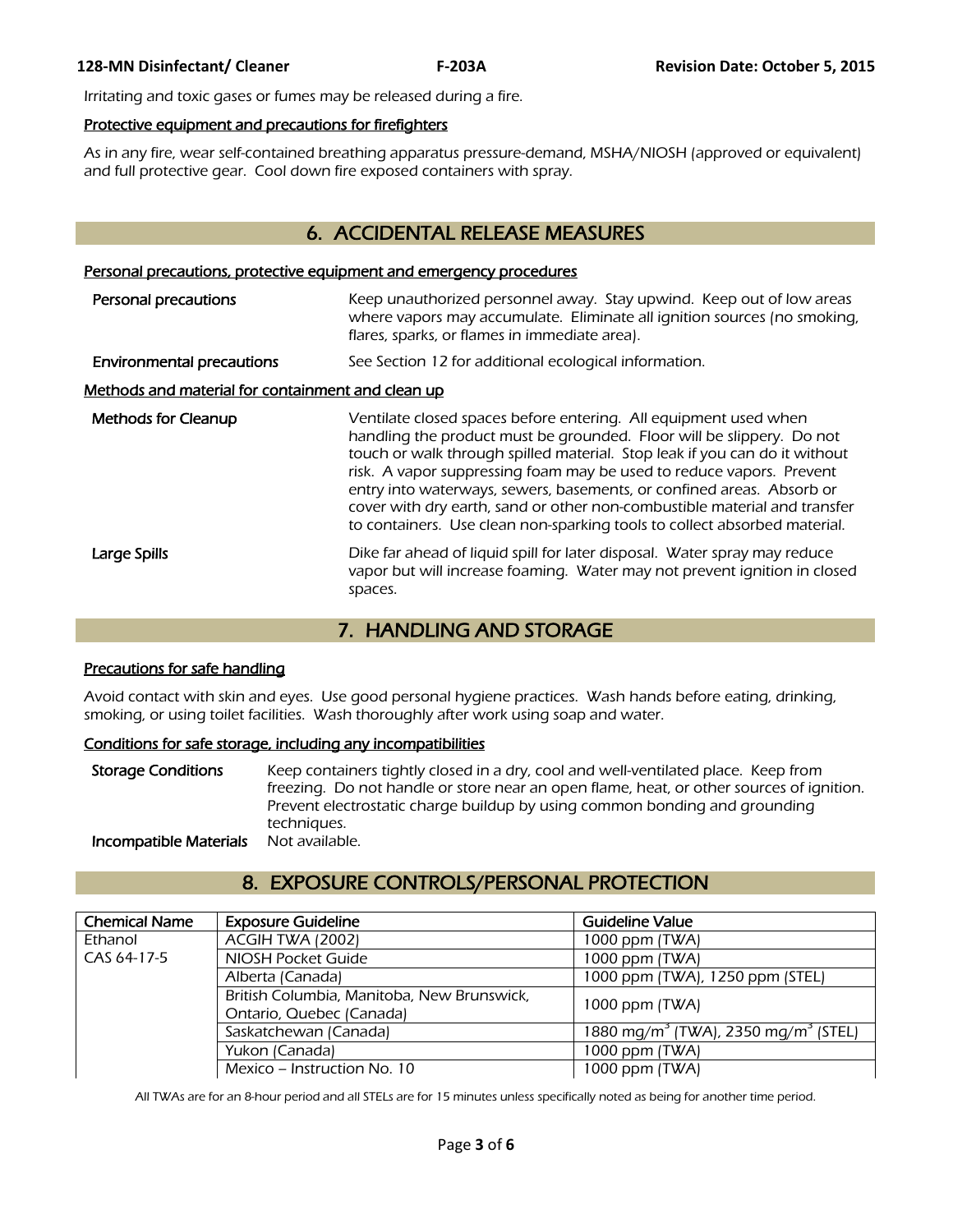| 128-MN Disinfectant/ Cleaner<br>Appropriate engineering controls | $F-203A$                                                                                                                                                                                                                                                                                                                                                             | <b>Revision Date: October 5, 2015</b> |
|------------------------------------------------------------------|----------------------------------------------------------------------------------------------------------------------------------------------------------------------------------------------------------------------------------------------------------------------------------------------------------------------------------------------------------------------|---------------------------------------|
| <b>Engineering Controls</b>                                      | Provide adequate local exhaust ventilation (explosion proof) to maintain<br>worker exposure below exposure limits.                                                                                                                                                                                                                                                   |                                       |
|                                                                  | Individual protection measures, such as personal protective equipment                                                                                                                                                                                                                                                                                                |                                       |
| Eye/Face Protection                                              | Wear chemical goggles. Use a face shield if splashing is possible.                                                                                                                                                                                                                                                                                                   |                                       |
| Skin and Body Protection                                         | Use impervious gloves (rubber or neoprene). Wear suitable protective<br>clothing.                                                                                                                                                                                                                                                                                    |                                       |
| <b>Respiratory Protection</b>                                    | If exposure limits are exceeded or if irritation is experienced, an organic-<br>vapor removing cartridge with a pre-filter respiratory (MSHA/NIOSH<br>approved) protection should be worn. Ventilation and other forms of<br>engineering controls are often the preferred means for controlling chemical<br>exposures. Respiratory protection may be needed for non- |                                       |
| General Hygiene Considerations                                   | Do not eat, drink, or smoke when using this product. Wash contaminated<br>clothing before reuse. Handle in accordance with good industrial hygiene<br>and safety practice.                                                                                                                                                                                           |                                       |

## 9. PHYSICAL AND CHEMICAL PROPERTIES

## **Appearance**

| Priysical State                    | Liyulu                                                        |
|------------------------------------|---------------------------------------------------------------|
| Color                              | Orange                                                        |
| <u>Property</u>                    | <b>Values</b>                                                 |
| pН                                 | 6-8                                                           |
| Melting Point/Freezing Point       | Not determined                                                |
| <b>Boiling Point/Boiling Range</b> | Not determined                                                |
| Flash Point                        | Over 210 $\mathrm{^{\circ}F}$ (over 99 $\mathrm{^{\circ}C}$ ) |
| <b>Evaporation Rate</b>            | Not determined                                                |
| Flammability (Solid, Gas)          | Liquid- Not applicable                                        |
| <b>Upper Flammability Limits</b>   | Not determined                                                |
| <b>Lower Flammability Limits</b>   | Not determined                                                |
| <b>Vapor Pressure</b>              | Not determined                                                |
| <b>Vapor Density</b>               | Not determined                                                |
| <b>Specific Gravity</b>            | 0.9976 @ 23 $^0$ C                                            |
| <b>Water Solubility</b>            | Complete                                                      |
| Solubility in other solvents       | Not determined                                                |
| Partition Coefficient              | Not determined                                                |
| <b>Auto-ignition Temperature</b>   | Not determined                                                |
| <b>Decomposition Temperature</b>   | Not determined                                                |
| <b>Viscosity</b>                   | Not determined                                                |
| <b>Explosive Properties</b>        | Not determined                                                |
| <b>Oxidizing Properties</b>        | Not determined                                                |
|                                    |                                                               |

| Liquid |  |
|--------|--|
| Orange |  |

**Physical State Liquid Constanting Citrus Constanting Citrus** Citrus Citrus Citrus Citrus Citrus Citrus Citrus Color **Color Color Color Color Color Color Color Color Not Determined Color Color Color Color Color Color Color Color Color Color Color Color Color Color Color Color Color Color Co** 

## **Values Contract Contract Contract Contract Contract Contract Contract Contract Contract Contract Contract Contract Contract Contract Contract Contract Contract Contract Contract Contract Contract Contract Contract Contr**

## 10. STABILITY AND REACTIVITY

| Reactivity                                        | Not reactive under normal conditions.                                              |
|---------------------------------------------------|------------------------------------------------------------------------------------|
| <b>Chemical Stability</b>                         | Stable under recommended storage conditions.                                       |
| <b>Conditions to Avoid</b>                        | Keep away from heat and strong oxidizing agents. Keep out of reach of<br>children. |
| Incompatible materials                            | Strong oxidizing agents (may result in fire), reducing agents.                     |
| <b>Hazardous Decomposition</b><br><b>Products</b> | Carbon monoxide, carbon dioxide, and toxic hydrogen chloride vapors.               |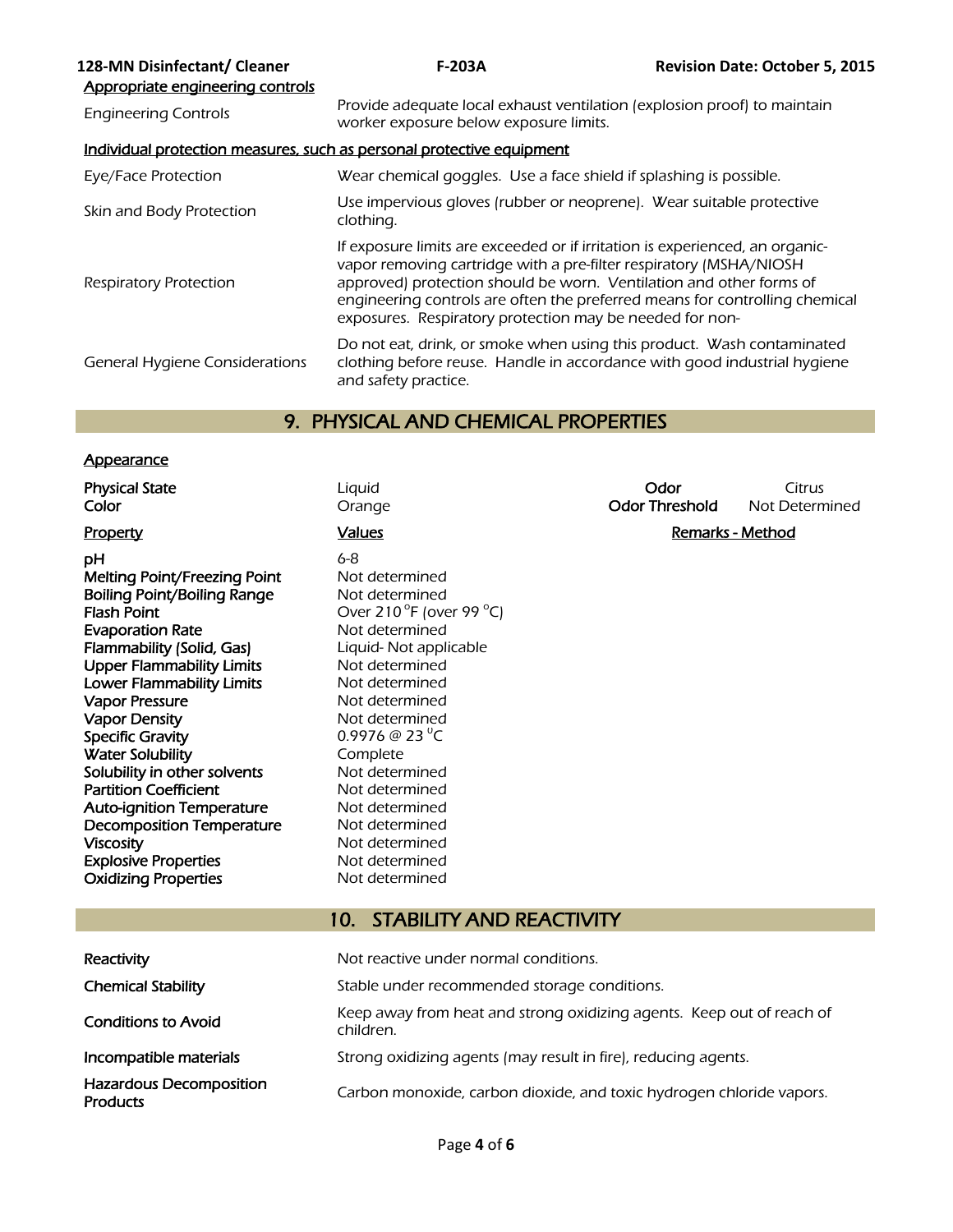## 11. TOXICOLOGICAL INFORMATION

| Information on likely routes of exposure                                            |                                                     |
|-------------------------------------------------------------------------------------|-----------------------------------------------------|
| Eye contact                                                                         | Corrosive – Toxicity category 1                     |
| Skin contact                                                                        | Corrosive - Toxicity category 1                     |
| Ingestion                                                                           | Not available.                                      |
| Inhalation                                                                          | Not available.                                      |
| Symptoms related to the physical,<br>chemical, and toxicological<br>characteristics | Not available.                                      |
| Carcinogenicity                                                                     | No carcinogenicity data available for this mixture. |
| Reproductive toxicity                                                               | Not available.                                      |
| <b>Toxicological information</b>                                                    | Not available.                                      |

12. ECOLOGICAL INFORMATION

| Ectotoxicity                  | Very toxic to aquatic organisms. Information available upon request, please<br>contact Mason Chemical Company Technical Service Department. |
|-------------------------------|---------------------------------------------------------------------------------------------------------------------------------------------|
| Persistence and degradability | Biodegradable.                                                                                                                              |
| Bioaccumulative potential     | Not available.                                                                                                                              |
| Other adverse effects         | Not available.                                                                                                                              |
| 13. DISPOSAL CONSIDERATIONS   |                                                                                                                                             |

| <b>Disposal Instructions</b>             | Disposal of this material should be done at a properly permitted facility in<br>accordance with regulations.             |  |
|------------------------------------------|--------------------------------------------------------------------------------------------------------------------------|--|
| Hazardous Waste Code                     | Not available.                                                                                                           |  |
| Waste from residues / unused<br>products | Dispose of in accordance with local, regional, and state regulations.                                                    |  |
| <b>Contaminated Packaging</b>            | Packaging may contain unused product so disposal should be in accordance<br>with local, regional, and state regulations. |  |

## 14. TRANSPORT INFORMATION

| <u>Note</u> | Please see current shipping paper for most up to date shipping information, |
|-------------|-----------------------------------------------------------------------------|
|             | including exemptions and special circumstances.                             |

| DOT I.D. Number<br><b>DOT Proper Shipping Name</b><br><b>DOT Hazard Classes:</b> | UN1903<br>Disinfectant Liquid Corrosive, NOS |
|----------------------------------------------------------------------------------|----------------------------------------------|
| US DOT                                                                           | 8                                            |
| Road (ADR)                                                                       | 8                                            |
| Air (ICAO/IMDG)                                                                  | 8                                            |
| Sea (IMO/IMDG)                                                                   | 8                                            |
| Packing Group<br><b>DOT Label</b>                                                | Ш<br>Corrosive                               |